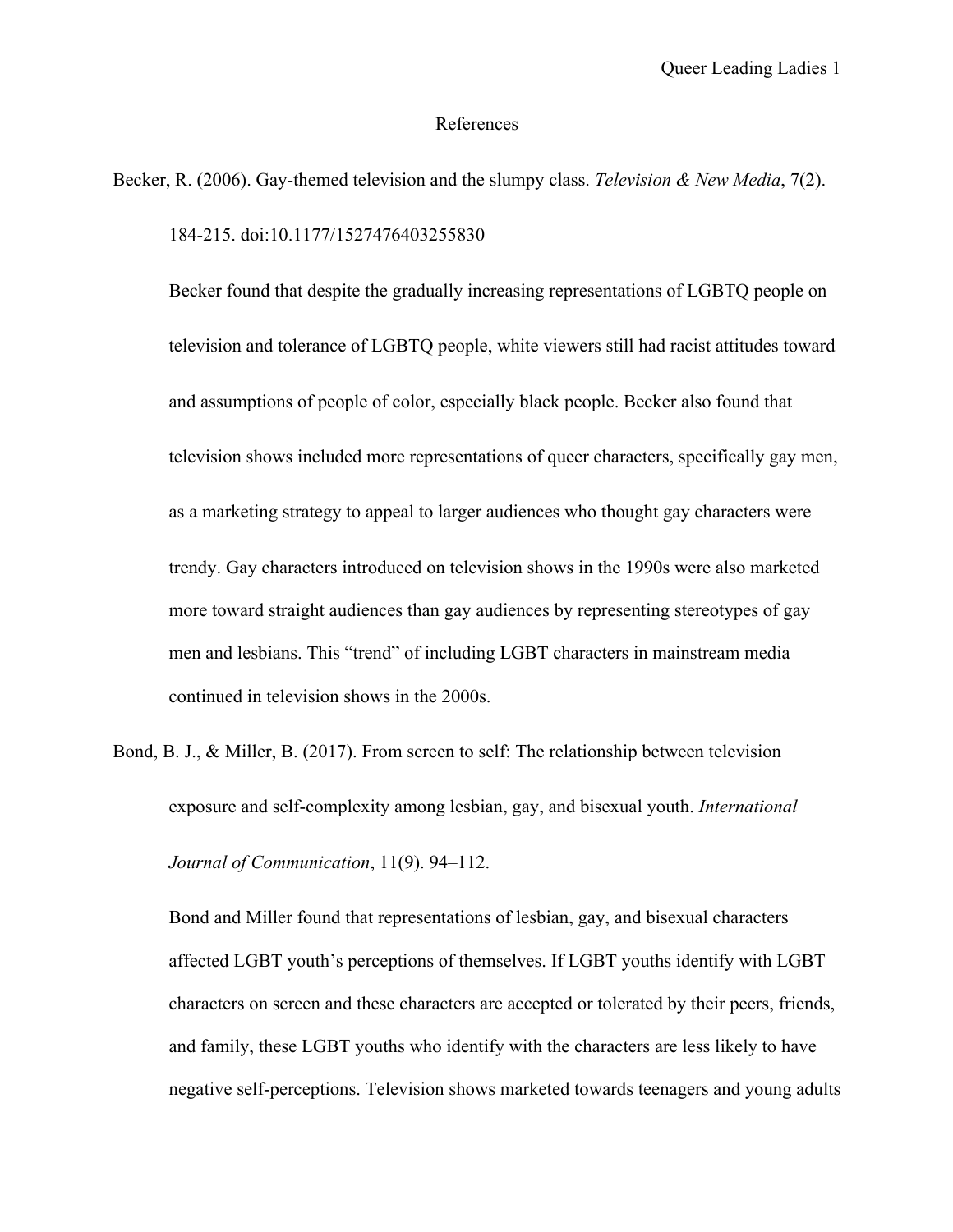that depict queer women as positive influences on their respective show's audiences may contribute to queer girls and teenagers' self-esteem. Likewise, Bond and Miller found that LGBT youth's negative self-perceptions may be influenced by negative representations of LGBT characters or lack thereof.

Cavalcante, A. (2017). Breaking into transgender life: Transgender audiences' experiences with 'first of its kind' visibility in popular media. *Communication, Culture & Critique*, 10. 538-555. doi:10.1111/cccr.12165

Cavalcante examined representations of transgender people in mainstream media and culture in "breakout texts" and argued that their cultural impact depends on audience reception. Cavalcante also refers to them as breakout texts because they are the first of their kind to represent transgender people. He argued that traditional mainstream media, such as films and television shows, are not the only forms of breakout texts for transgender representation. He also examined television and magazine interviews with transgender celebrities such as Caitlin Jenner, Carmen Carerra, and Laverne Cox (who plays a transgender woman in *Orange Is the New Black*).

Turner, G. (Writer) & Troche, R. (Director). (2004). Looking Back [Television series episode]. In P. Producer (Producer), *The L Word*. Los Angeles, CA: Showtime. This series features a main cast of queer women characters in Hollywood and follows their lives in a television drama style. Some characters and storylines reflect the state of LGBTQ+ rights and public opinion of the LGBTQ+ community during the 2000s, such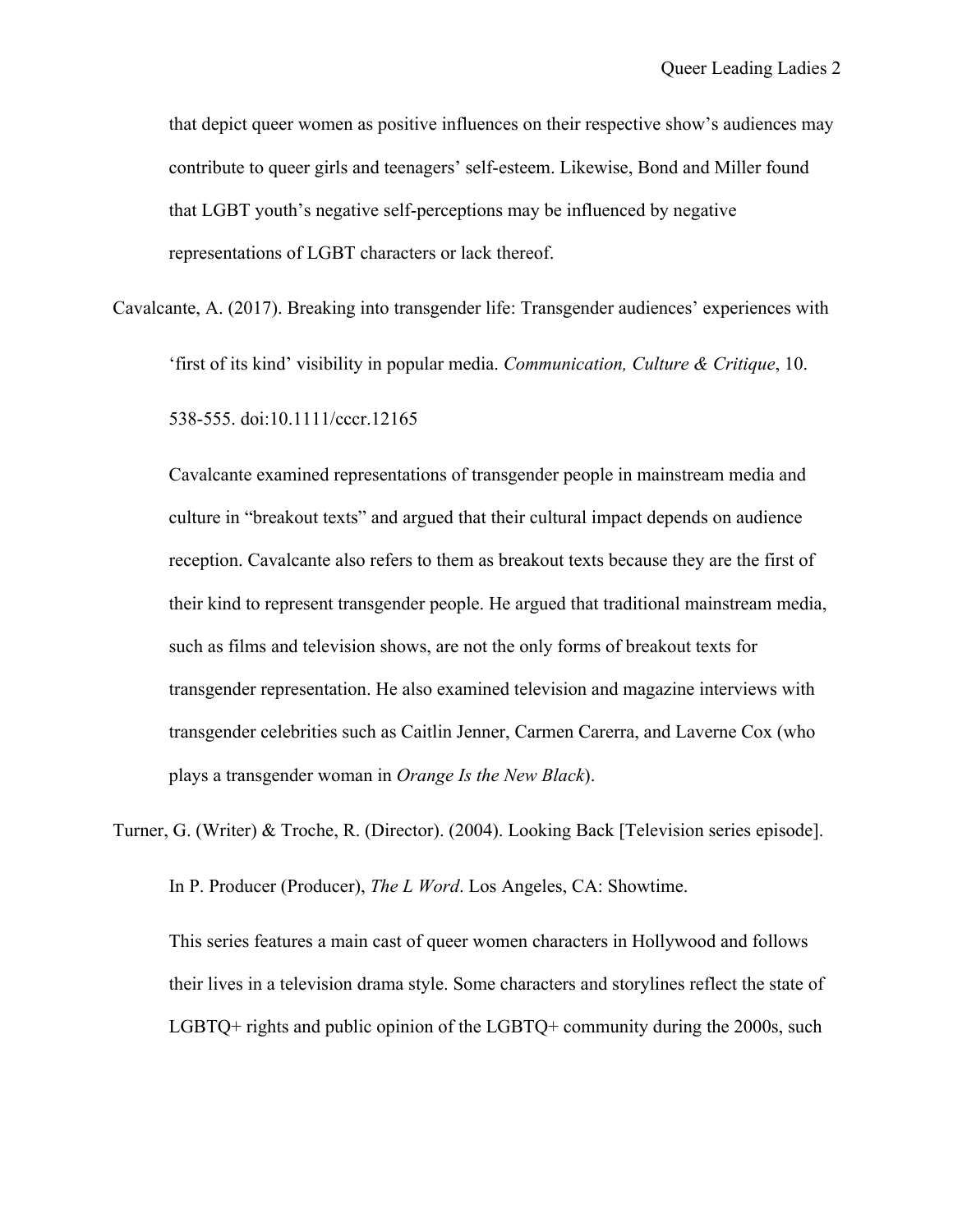as the "Don't Ask, Don't Tell" military policy. In this episode, several main characters share their coming out stories with each other during a road trip.

Eguchi, S. (2014). Queer intercultural relationality: An autoethnography of Asian–black (dis)connections in white gay America. *Journal of International and Intercultural Communication*, 8(1), 27-43. doi:10.1080/17513057.2015.991077

Eguchi found that white men are significantly more visible in media representations of LGBTQ people than queer people of color. He also argued that one's race affects how they perform their own gay identity. Queer women of color are included in the main cast in both *Orange Is the New Black* and *Brooklyn Nine-Nine*, and their experiences may not be identical to Eguchi's, but they still experience both racism and homophobia directed at them from white people. In *Orange Is the New Black*, straight white women and queer white women both enable racism towards queer women of color, especially queer black women.

Gillig, T. K., & Murphy, S. T. (2016). Fostering Support for LGBTQ Youth? The Effects of a Gay Adolescent Media Portrayal on Young Viewers. *International Journal of Communication (19328036)*, *10*, 3828–3850. Retrieved from http://search.ebscohost.com/login.aspx?direct=true&AuthType=cookie,ip,cpid&custid=ss c&db=ufh&AN=127361831&site=ehost-live&scope=site

Gillig and Murphy found that LGBTQ youths' sexual orientation and gender identities affected their perceptions of media featuring LGBTQ representations. In their research, LGBTQ youth had positive reactions to LGBTQ characters while non-LGBTQ youth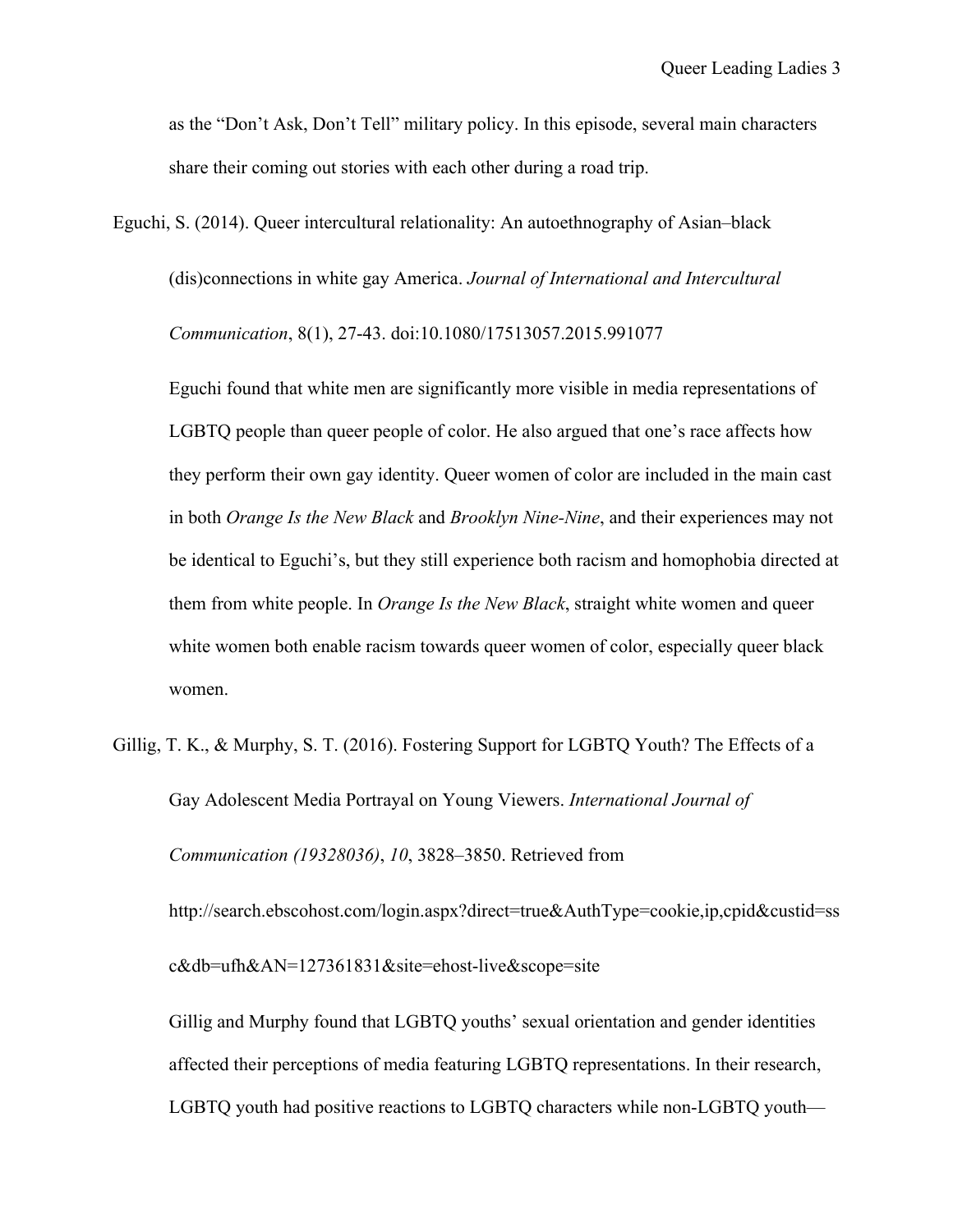specifically, heterosexual/cisgender males, reacted negatively to the same characters. In general, the heterosexual/cisgender males that Gillig and Murphy observed reacted negatively when two male characters showed physical affection, such as a kiss.

Himberg, J. (2014). Multicasting: Lesbian Programming and the Changing Landscape of Cable

TV. *Television & New Media*, *15*(4), 289–304.

https://doi.org/10.1177/1527476412474351

Himberg argued that when a television network sets a "post-gay" agenda in which LGBTQ identities are simply implied yet not confirmed, it "highlights how removed [it is] from the realities of most sexual minorities." Himberg also argued that television networks began to include representations of gay and lesbian characters for marketing purposes rather than advocacy for LGBTQ rights and representation in mainstream media. Himberg also argued that market research motivates television networks to reflect the dominant ideologies in their programs in order to "remain culturally visible and financially viable," (Himberg, 2014).

IMDb. (n.d.). Brooklyn Nine-Nine. Retrieved November 11, 2019, from

https://www.imdb.com/title/tt2467372/awards.

By 2019, *Brooklyn Nine-Nine* received 94 nominations and won 12 awards, according to IMDb. From 2014 to 2018, the series received a nomination every year in the GLAAD Media Awards for Outstanding Comedy Series, and it won in 2018. The GLAAD Media Awards recognize media that with LGBTQ representations. Since the series began airing, Captain Holt has been main LGBTQ representation within the main cast as an openly gay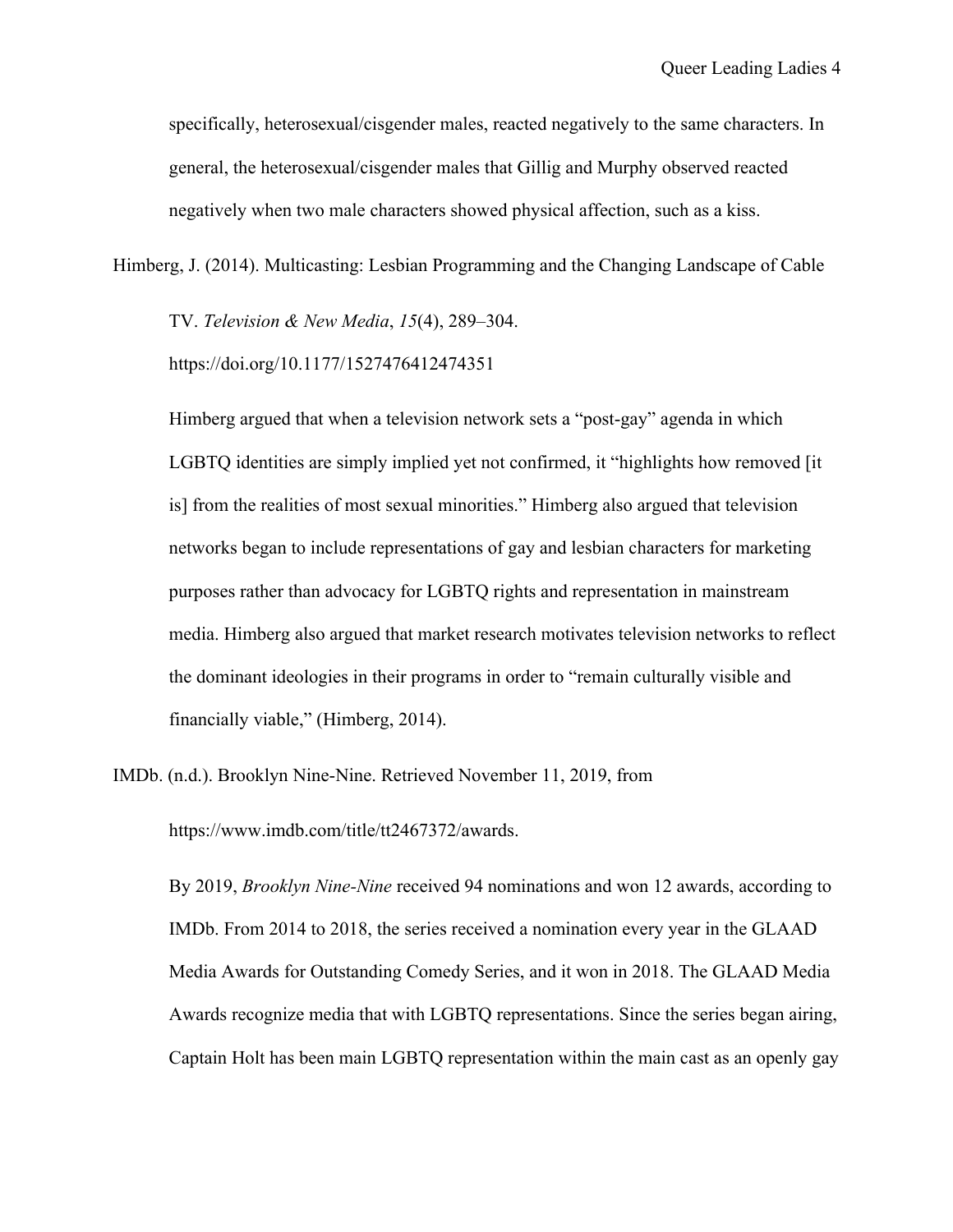police captain, and Rosa Diaz became the second LGBTQ character within the main cast in the 2017 episode, "99."

Heder, S. (Writer) & Foster, J. (Director). (2013). Lesbian Request Denied [Television series episode]. In Kohan, J. (Executive Producer), *Orange Is the New Black*. Rockland County, NY: Netflix.

This Netflix adaptation of Piper Kerman's memoir features an ensemble of queer women throughout the entire series as both main characters, such as Piper Chapman and Alex Vause, and supporting characters, such as Poussey Washington and Brooke Soso. Despite the flashbacks of Sophia Burset's experiences as a black transgender woman during her transition, the episode's main plot focuses on Piper, a white queer woman. Sophia's flashbacks show intermittent parts of her life before, during, and after her transition as well as her relationship with her ex-wife.

Ng, E. (2013). A "post-gay" era? Media gaystreaming, homonormativity, and the politics of

LGBT integration. *Communication, Culture & Critique*, 6(2), 258–283. https://doi.org/10.1111/cccr.12013

Ng argued that the television network Logo airing shows that featured LGBTQ characters was problematic for attempting to both deconstruct and reinforce LGBTQ stereotypes. For example, Logo aired shows with LGBTQ characters to normalize LGBTQ people in mainstream media, but these characters were subjected to stereotypes that non-LGBTQ audience members interpreted as the reality of how LGBTQ people acted. Ng also argued that *Buffy the Vampire Slayer* was not labeled as a "lesbian" show despite featuring a lesbian character in the main cast.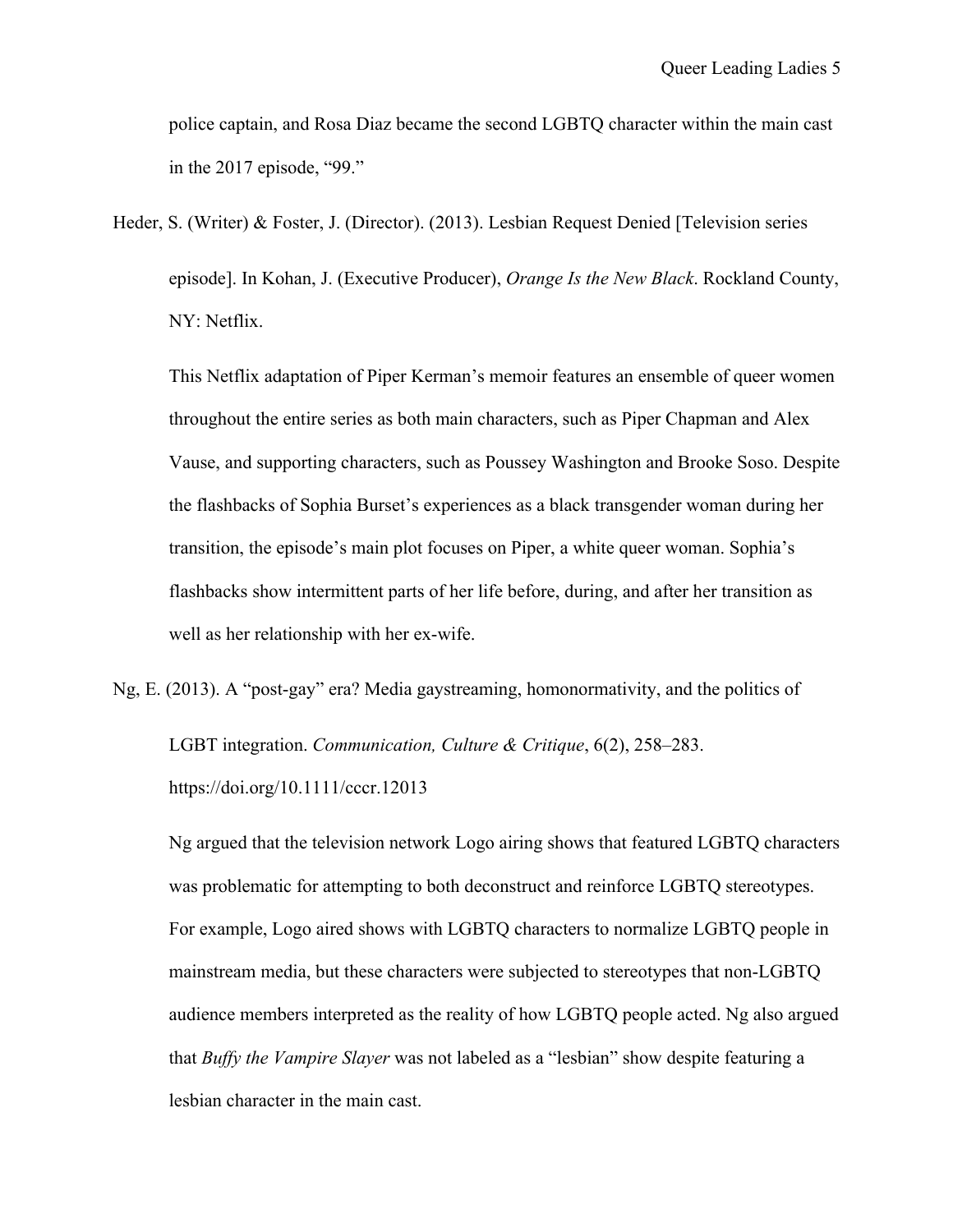Noble, J. (Writer), & Tosh, C.H. (Writer) & Shapeero,T. (Director),. Fox. (2017). Game Night [Television series episode]. *Brooklyn Nine-Nine*. Los Angeles, CA: Fox.

In the preceding episode, Rosa Diaz explicitly tells her friend and colleague, Charles Boyle, that she is bisexual and in a relationship with a woman. In this episode, she comes out to the rest of her colleagues during a briefing as well as her parents during dinner. Rosa has also been a main character of this series since its premiere in 2013 and remains a main character throughout its fifth and sixth seasons.

Noxon, M. (Writer) & Contner, J.A (Director). (2000). New Moon Rising [Television series episode]. *Buffy the Vampire Slayer*. Santa Monica, CA: Twentieth Century Fox Entertainment, Inc.

The significance of this episode in the series is the confirmation that Willow Rosenberg, one of the main characters, is dating another female character, Tara Maclay. This episode also aired in 2000 during the series' fourth season, when lesbians, bisexual, and otherwise queer women were not often included in a television series' main cast. In later episodes throughout the series, Willow identifies as a lesbian.

Primetime Emmy Awards. (n.d.). Orange Is the New Black. Retrieved November 11, 2019,

from https://www.emmys.com/shows/orange-new-black.

*Orange Is the New Black* received 20 nominations and won four Primetime Emmy Awards since the release of the first season on Netflix. In 2014, the episode "Lesbian Request Denied," which was directed by Jodie Foster, earned a nomination for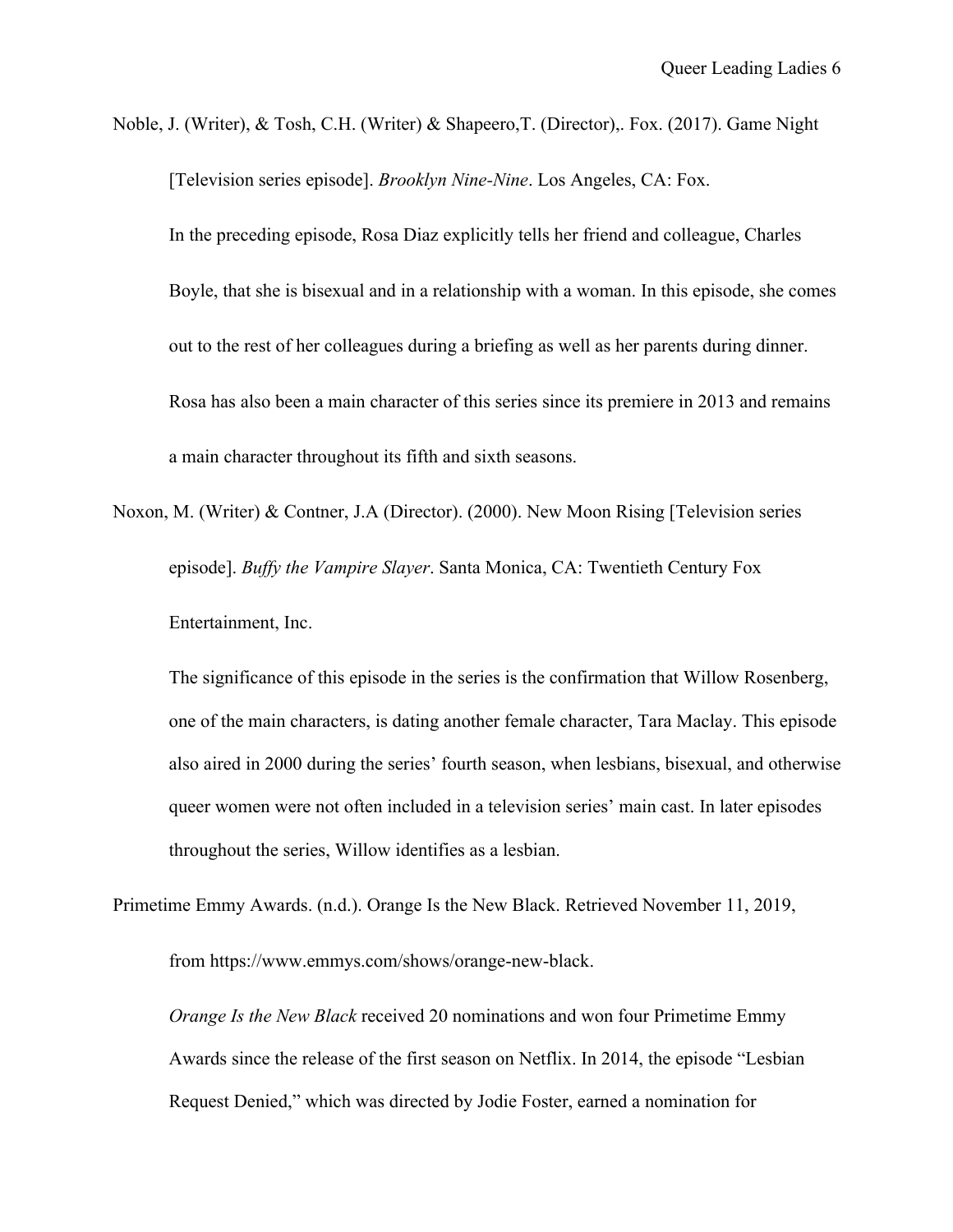Outstanding Directing For a Comedy Series. Laverne Cox, who plays the transgender character Sophia Burset, received nominations for Outstanding Guest Actress in a Comedy Series in 2014, 2017, and 2019.

Schwartz, R. (2018, April 13). GLAAD Media Awards: This Is Us, Brooklyn 99 Among 2018

TV Winners. Retrieved November 11, 2019, from https://tvline.com/2018/04/13/glaadmedia-awards-winners-2018-list-this-is-us-brooklyn-nine-nine/.

The GLAAD Media Awards focus on media with LGBTQ representations. In 2018, *Brooklyn Nine-Nine* was nominated for and won Outstanding Comedy Series. Despite having an openly gay main character since the series premiered, the win in 2018 may be influenced by this character in addition to Rosa's official coming out narrative in the episodes "99" and "Game Night."

Shugart, H. A. (2003). Performing ambiguity: the passing of Ellen DeGeneres. *Text &* 

*Performance Quarterly*, *23*(1), 30–54. https://doi.org/10.1080/10462930310001602039 Shugart examined how Ellen DeGeneres, a famous lesbian who came out in 2003 on *Ellen*, "passes" as a heterosexual woman and argued that DeGeneres' ability to pass as a heterosexual woman affords her the social privileges of a heterosexual woman. Shugart argued that DeGeneres is able to pass because performs "ambiguity" by deflecting and diffusing mentions of her sexuality. Although Shugart examined a real person rather than a fictional queer woman, her argument could apply to queer women in television who "pass" as heterosexual/cisgender until they confirm their queer identities or come out.

The Writers Guild of America, West. (2014, February 1). 2014 Writers Guild Awards Winners